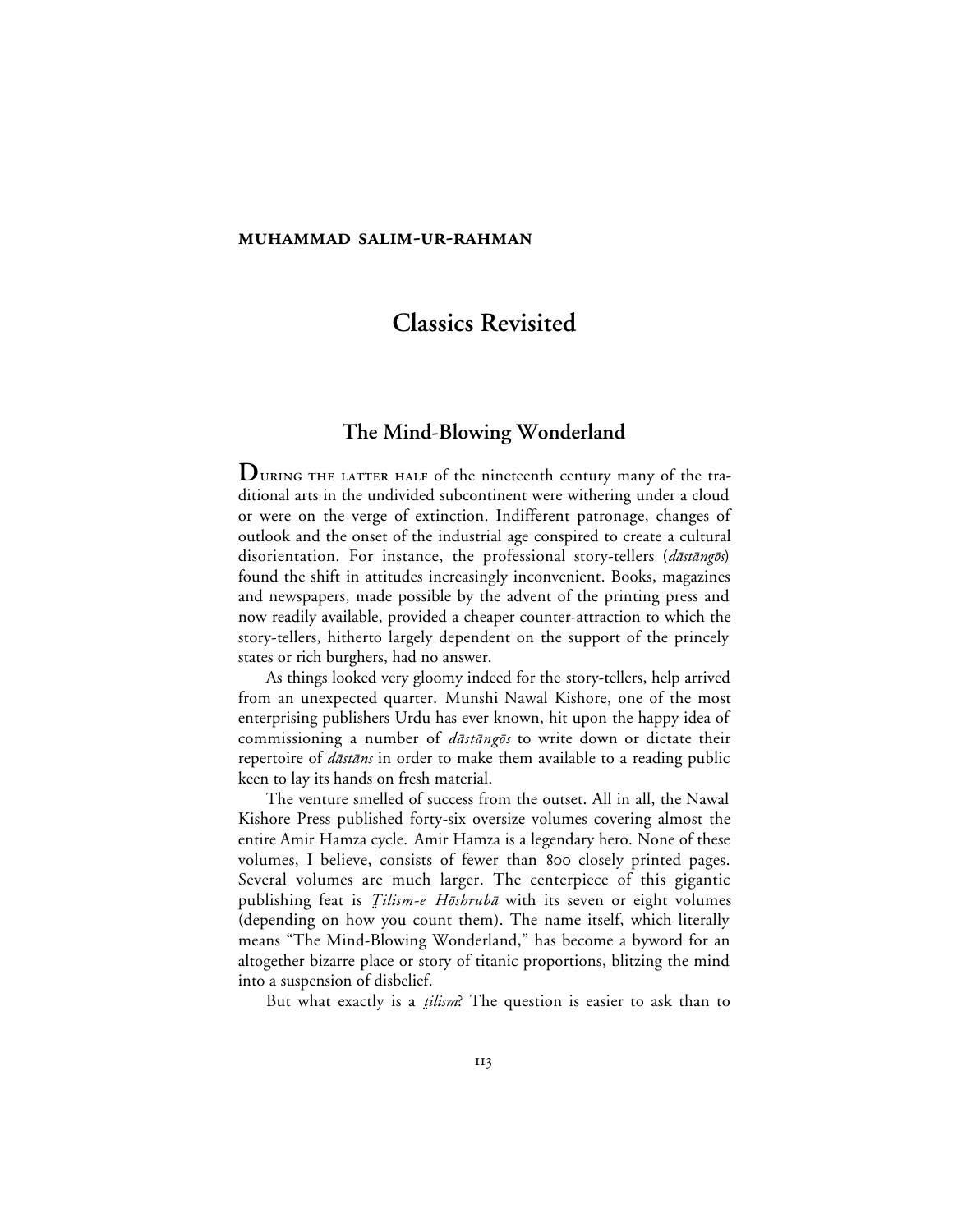#### 114 • THE ANNUAL OF URDU STUDIES

answer. The word itself is of Greek origin but its present sense in the Urdu literary context has been arrived at after so many changes that etymological investigation can serve little purpose. Suffice it to say that the *tilism* is a symbolic structure, a *mandala*. It should be kept in mind that in mystical denotations the cosmos too is a symbolic formation and so is man himself, as microcosm. Both real and unreal, the *tilism* is an illusory locale created thaumaturgically by a *hakīm* (sage, savant) or by a number of *hakīms* to safeguard a priceless treasure. Thematically some of the aspects of the *tilism* can be spotted in age-old fiction, as for instance in the tale of Gilgamesh, *Argonautica* of Apollonius Rhodius, some stories of *Alf Laila* or miscellaneous Persian romances, but it was the *dastan*-teller of the subcontinent who took up the idea and transformed it into a distinctive genre. What made them do it? What catalytic energies, what affinities and disassociations went into its making? Here is a problem that needs solving.

The *tilism*, largely inhabited by witches and wizards, is part of the everyday world and yet stands outside it. A place, so to say, where consciousness is constantly brushed by the Unconscious. At the center of the *tilism* lies a rich treasure. Only a chosen heroic quester can conquer the *tilism* and come upon the riches it holds in trust. The presence of the treasure deep within the *tilism* is significant. On the one hand it points to the Prophet Muhammad's tradition (hadīth) in which Allah says that He was a hidden treasure and wished to be known, and on the other hand it pointedly suggests that the conquest of the *tilism* resembles the mystic's progress on the long, hazardous journey culminating in self-realization. The quester's way is barred by his own desires and delusions, which, assuming various shapes, attempt to waylay or mislead him. The weirder, more breathtaking and more deceptive the hurdles facing him, the more fascinating the quest becomes.

Why must a *tilism* house witches and warlocks in such large numbers? Simply because they are illusionists par excellence. In mystical terms the world or reality as we perceive it is an illusion  $(majāz)$  and one must see through or smash the illusions in order to make contact with the supreme reality (*haqīqat*). This is exactly what a *tilism*-buster is required to do.

These meanings are intrinsic to the  $d\bar{a}$ st $\bar{a}$ ns although one does not have to keep them in mind to enjoy what he reads. But there is a cogent reason for directing some light at the symbolism at work here. *Dāstāns*, with their fairy tale atmosphere and an accentuated sense of the supernatural, have been held to ridicule so often by hard-nosed realists that it becomes necessary to show that these traditional stories carry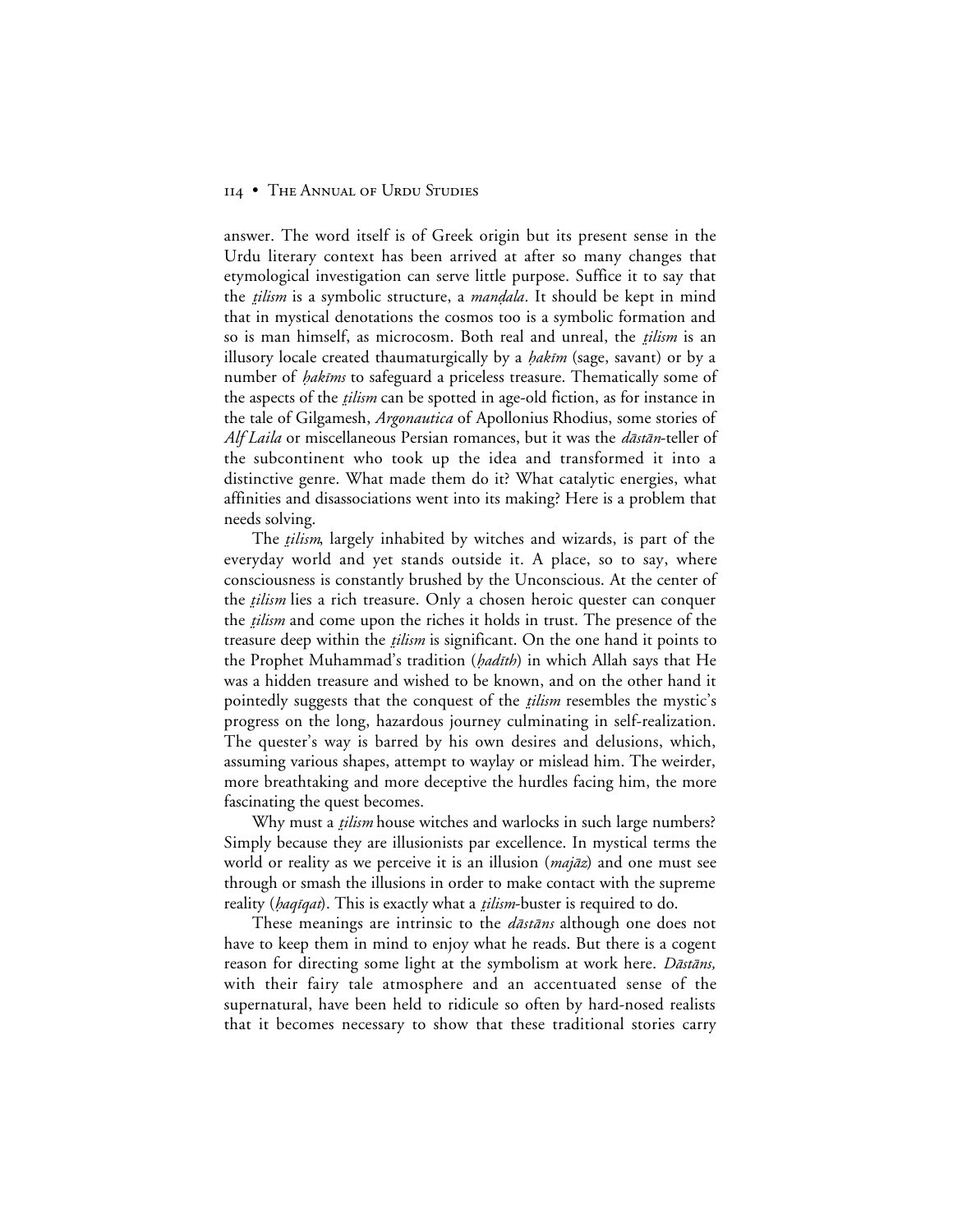within them, like hidden treasures, a wealth of symbolic and psychic implications.

 $Tilism-e H\bar{o}shrub\bar{a}$  is the biggest  $tilism$  of them all, a leviathan among the minnows. Almost a continent in itself, it is divided into two regions, one exoteric ( $z\bar{a}hir$ ), the other esoteric ( $b\bar{a}tin$ ). A magical river of blood, across which extends a bridge of smoke, keeps them apart. Bonnie prince Asad (lion), one of Amir Hamza's grandsons, sets out to conquer the tilism. He is accompanied by five 'ayyars (tricksters), one of them Amr, the arch-trickster. There are dissidents within the *tilism* opposed to the rule of Afrasiyab, its King, and they join forces with Asad. It is a long-drawn out struggle, marked by fantastic battles, marvelous adventures and fluctuating fortunes. In the end, Afrasiyab, having used up all his resources, is killed in an Armageddon and the *tilism* falls.

This, the baldest of summaries, can hardly do justice to the immense diversity of *Tilism-e Hōshrubā*. The difficult part, of course, is how to put in a nutshell a tale spread over 8,000 pages and honeycombed with digressions! In order to be properly savored *Tilism-e Hōshrubā* should be read from cover to cover.

Everything in the book appears to be invested with a larger-than-life glow. It is, of course, in the first instance an irrepressible fantasy but paradoxically one that is rooted firmly in human life and experience. Like all *dāstān*-tellers worth their salt, Muhammad Husain Jah and Ahmad Husain Qamar, the authors of *Ţilism-e Hōshrubā*, were alert observers of their society and possessed an excellent ear for dialogue. Very little escaped their attention. The life style of the princely and the rich has been portrayed with obvious gusto, but the delineation of the poorest of the poor is no less authentic. They see with all the clarity of a sharp-lensed camera, capturing vignettes from life with a vividness which even those Urdu writers who came later and swore by realism were unable to match.

The result is a mosaic of great diversity, lit up by the interplay of reality and fantasy. Landscapes, whether idyllic or dreadful, possess a miniature-like scintillance. The heroic battles, in which the combatants wield unheard-of weapons, bear strong resemblance to the futuristic wars depicted in science fiction. The tricksters delight with their bag of tricks, comical mannerisms and endless disguises. The wizards and the witches, with their sultry looks, are much given to lechery, a failing which often leads to their undoing. There is no reticence about matters sexual. Bawdiness comes as comic relief. Some scenes of amorous dalliance show unbelievable tenderness of touch.

In between the hurly-burly of magical adventures we see glimpses of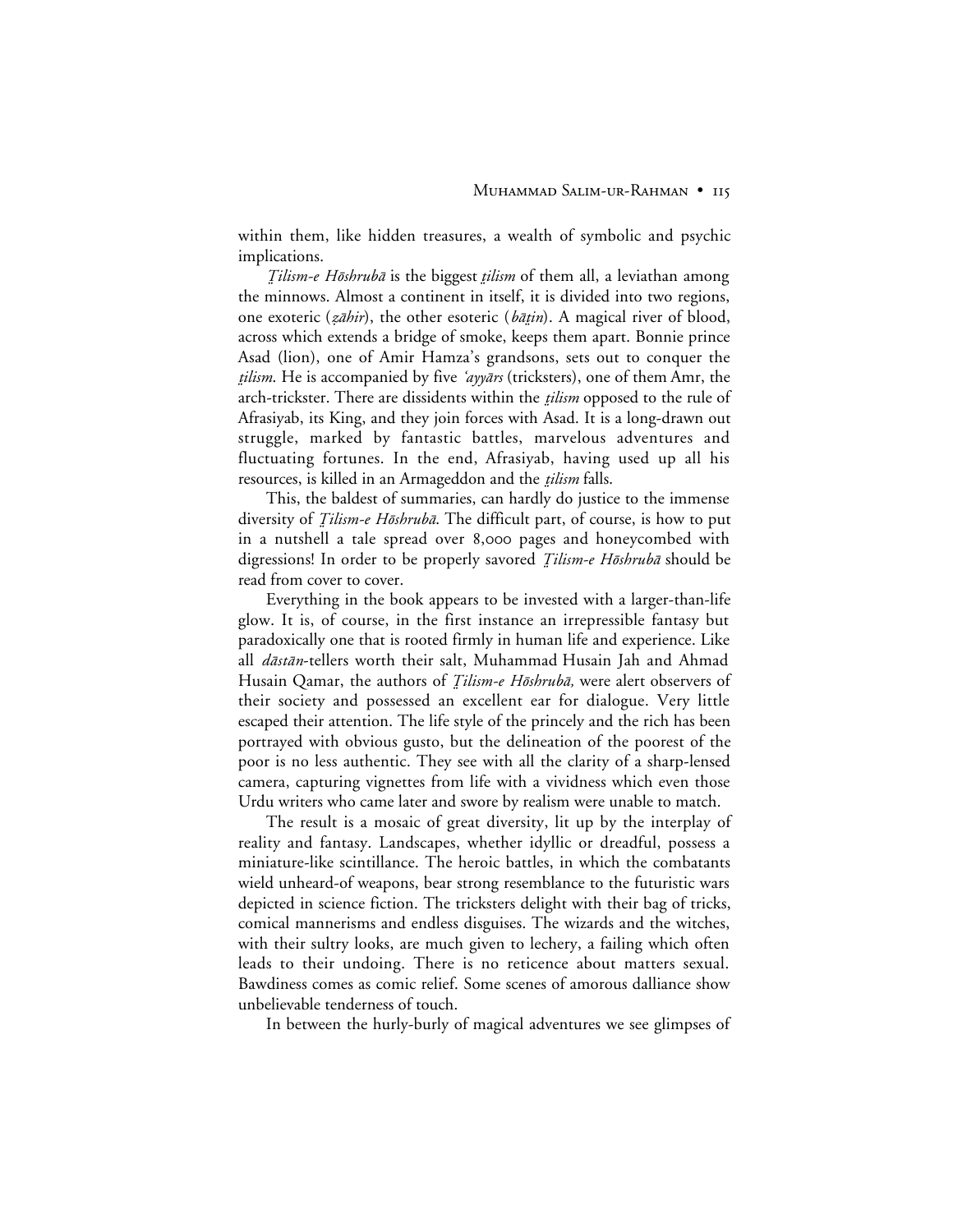#### **116 • THE ANNUAL OF URDU STUDIES**

high and low life of the nineteenth century as observed by the  $d\bar{a}$ st $\bar{a}n$ tellers. We come across the royalty, the nobility, knights, warriors, soldiers, servants of every hue and description, courtesans, peasants, cooks, gardeners, washermen, fakirs—in short, a remarkable line-up of men and women. We are conducted through fairs bustling with life, festivals, gardens, bazaars and encampments. It is a crazy wonderland. The story is like a mammoth glossy surge, filled with cascading reflections, and underneath the shimmer of its unending pell-mell one can discern, as if through a distorting mirror, the lineaments of its symbolic configuration.

Everything in *Ţilism-e Hōshrubā* is on a large scale. The faults too are glaring. For one thing it is far too long. Its prolixity also adds to the reader's displeasure. The impact of the narrative is muffled by diffusion. The symbolism is in constant danger of getting washed out. There is a reason for all this, however. Jah and Qamar were dastan-tellers, not writers. Writing is a different discipline and they never got the hang of it. Rather, they never tried, which made sense. By trying their hand at writing they might have made a mess of things. So when we read *Tilism-e* Hōshrubā we are not really reading a book but an oral version. Dāstāntellers tended to be prolix, delaying the denouement by constant padding. Maybe their livelihood depended on it. "Make it last" must have been their private motto. A *dāstān* which went on and on, avoiding a climax, may have been able to give the listeners the impression that it was as seamless as life itself and, in the final analysis, just as inconclusive.

Of the two, Jah is clearly the superior story-teller. He wrote the first four volumes before falling out with the publisher. Qamar took over from him, completed the job and went on to write a few more *tilisms*. About their lives we hardly know anything—a lacuna in our knowledge of which Urdu scholarship should feel thoroughly ashamed. Two other very long versions of *Tilism-e Hōshrubā* by Munshi Ghulam Raza and Mirza Aleemuddin Haya exist but have not been published. In fact, no one seems to have studied them.

Ş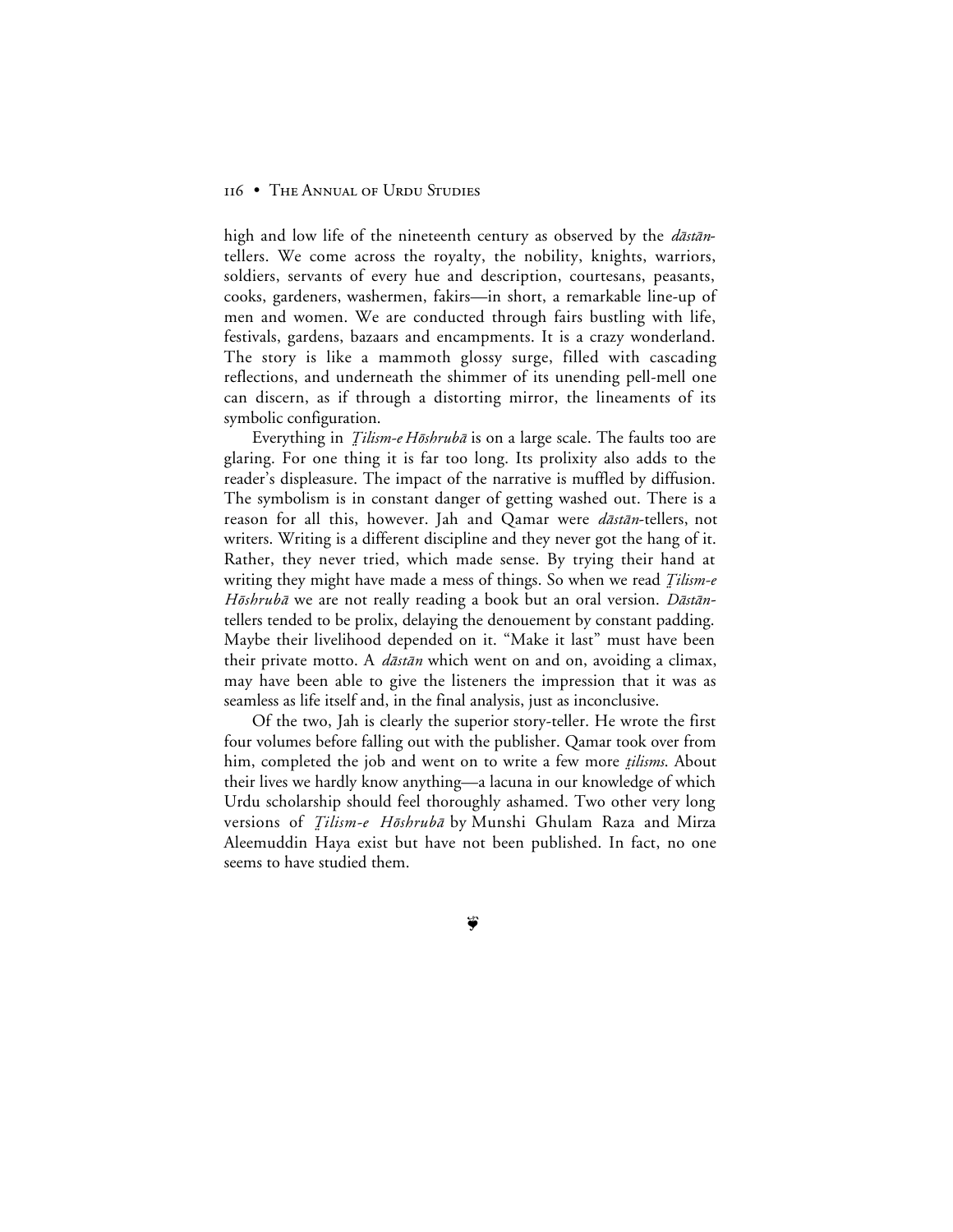## **A Depth of Meaning**

**T** HE ADVENTURES OF HATIM TAI, which goes by the insipid misnomer Arā'ish-e Mahfil in the Urdu translation, is an example of entertaining story-telling at its best. Indisputably a masterpiece of world literature, the book is richly reminiscent of the mesmeric influence that *Alf Laila* exerts on its readers.

The story itself is very old, with accretion upon accretion of what initially may have been shamanic experiences, in states of trance, of alternate realities, depicting inner journeys in search of life's meaning. What we possess now is the end product of a long process of elimination from and addition to a nucleus. We read a streamlined version, a sort of distillation. Our forefathers probably heard it millennia ago, under some other name, in languages now forgotten. And as we read it, we seem to hear and see something profoundly ancestral, indeed visceral, with great clarity.

It must however be emphasized right away that the important thing here is the story itself which, with its bag of bizarre incidents, helps to rivet the reader's attention. The narrative, encapsulating the esoteric meaning, is effectual on its own. Nothing ensures a message's preservation as well as a brilliantly told story. What a preservative it is! The most effective medium of transmission of ideas devised by mankind. The message can be put in the story; those knowledgeable will be able to decode it, those who are not will still enjoy the tale. Philosophies may be forgotten and canons obliterated, but a good story never. It has more lives than the proverbial cat.

A paragon of generosity in our folklore, Hatim in these adventures assumes the role of a prince fired by a unique sense of altruism. He cannot bear to see anyone in distress, not even animals, and is always more than ready to go out of his way to set matters right. Primarily he is, like Sindbad, a compulsive traveler fired by insatiable curiosity. Other similarities between them can also be noted. For instance, Sindbad made seven voyages in all; Hatim also had seven different missions to carry out. One can also spot a shadowy Odysseus in him, but they differ from each other in a significant way. Odysseus may have been keen to see the world but his wanderings were forced on him by circumstances. Hatim travels by choice. By choosing to be an adventurer with a mission he opts for freedom—an act suggestive of existential demeanor. Odysseus wandered around for nearly ten years before making his way back home. And it is difficult not to smile when one reads in Ara'ish-e Mahfil that Hatim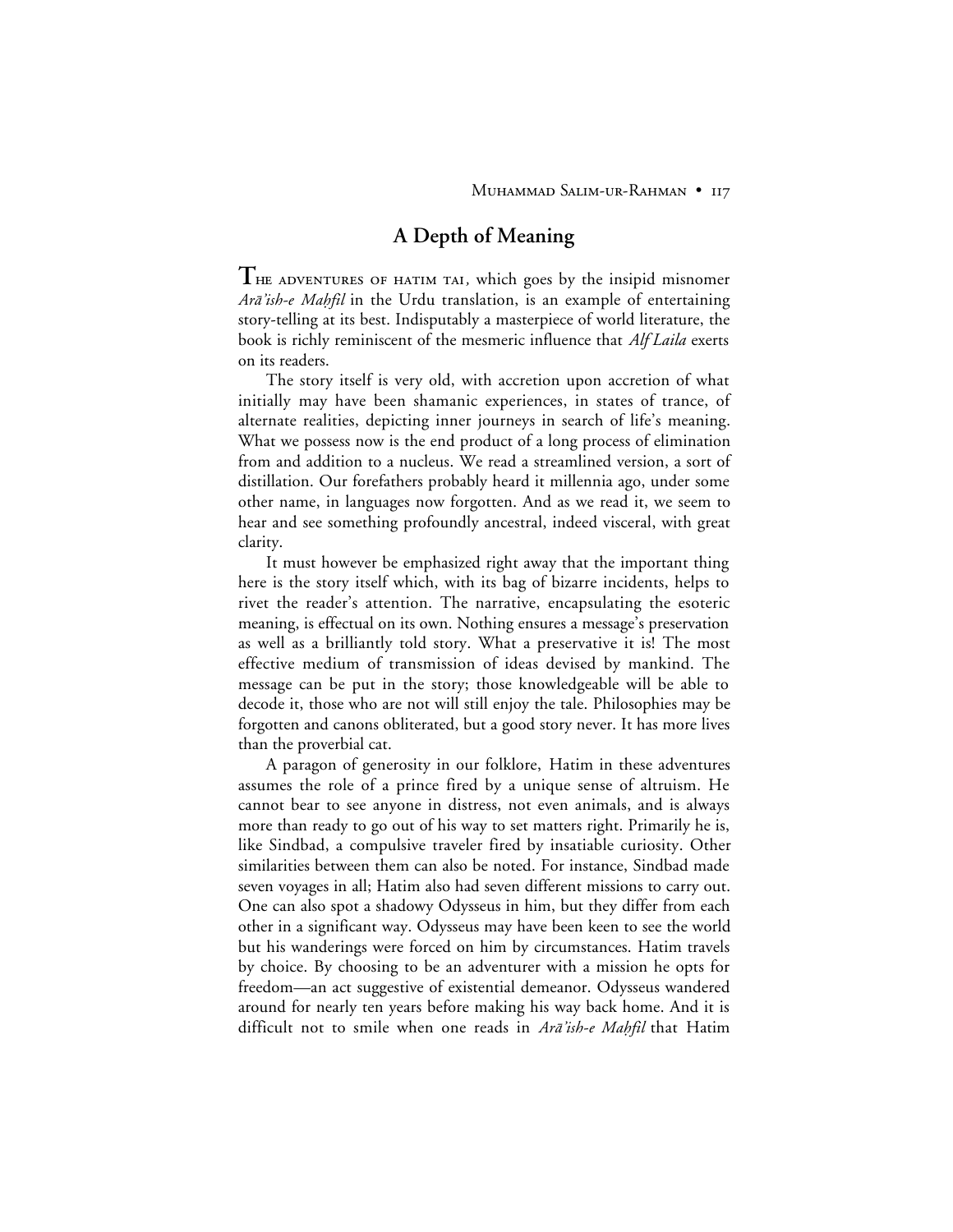#### 118 • THE ANNUAL OF URDU STUDIES

returns to Arabia Felix, his homeland, after an absence of ten years, seven months and nine days. Exactitude such as this may be naïve but has a peculiar meaning. No matter how unearthly Hatim's adventures, they do not, it is insisted, take place outside the frame of earth-bound time. It is a reminder of his—and our—mortality.

The framework of the story is simple enough, but as is often the case in classical Eastern fiction, with its propensity to Chinese boxarrangement, episodes continually telescope into each other. Husn Bano, a lovely, highly eligible and extraordinarily rich woman, is a bit of a tease. She has devised a set of seven baffling problems. Anyone wanting to marry her must solve them first. Muneer Shami, a prince, falls madly in love with her but the very first problem completely boggles him. Overwhelmed by despair, he doesn't know what to do. Hatim comes across him and, moved by pity, agrees to help him out. In this way begin his seven long journeys into the unknown. He does not have a clue to go by at any time but trusts his luck and succeeds against all odds.

What memorable adventures mark his fabulous quests! The book is crowded with unheard-of places and all sorts of imaginary beings and creatures, but ultimately it is *man* and his daring that defies them and overcomes their terror. Here are giants, fairies, sorcerers, love-sick princes, haughty princesses, dragons and monsters, animals and birds able to talk, rivers of molten gold and silver and fire, enchanted pools, fantastic caves, the Magic Mountain of Summons, the Whirlwind Bath, the Angel of Death in its endless disguise, a sultry mermaid, dead men who come alive at night, severed heads which hang like fruit on an elfin tree and laugh, a land of bears where Hatim has to marry a she-bear! The panorama is hard to sum up.

It is entertainment to delight the heart. However, once the euphoria subsides certain questions arise. What is it all about? Is it merely a gripping tale? Or does it carry some deeper meanings? Both these questions would have to be answered in the affirmative. Schiller said: "Deeper meaning resides in the fairy tales told to me in my childhood than in the truth that is taught by life."

Clearly Hatim's quests mirror stages in man's long and perilous journey towards self-awareness and enlightenment. This is particularly apparent in the earlier part of the book where Hatim is not only in rapport with the animal world but is physically and even sexually involved in it. This is possibly the deepest stratum of the story, the trail going back to a time when the barrier separating man's world from that of the animals was no more than a blur.